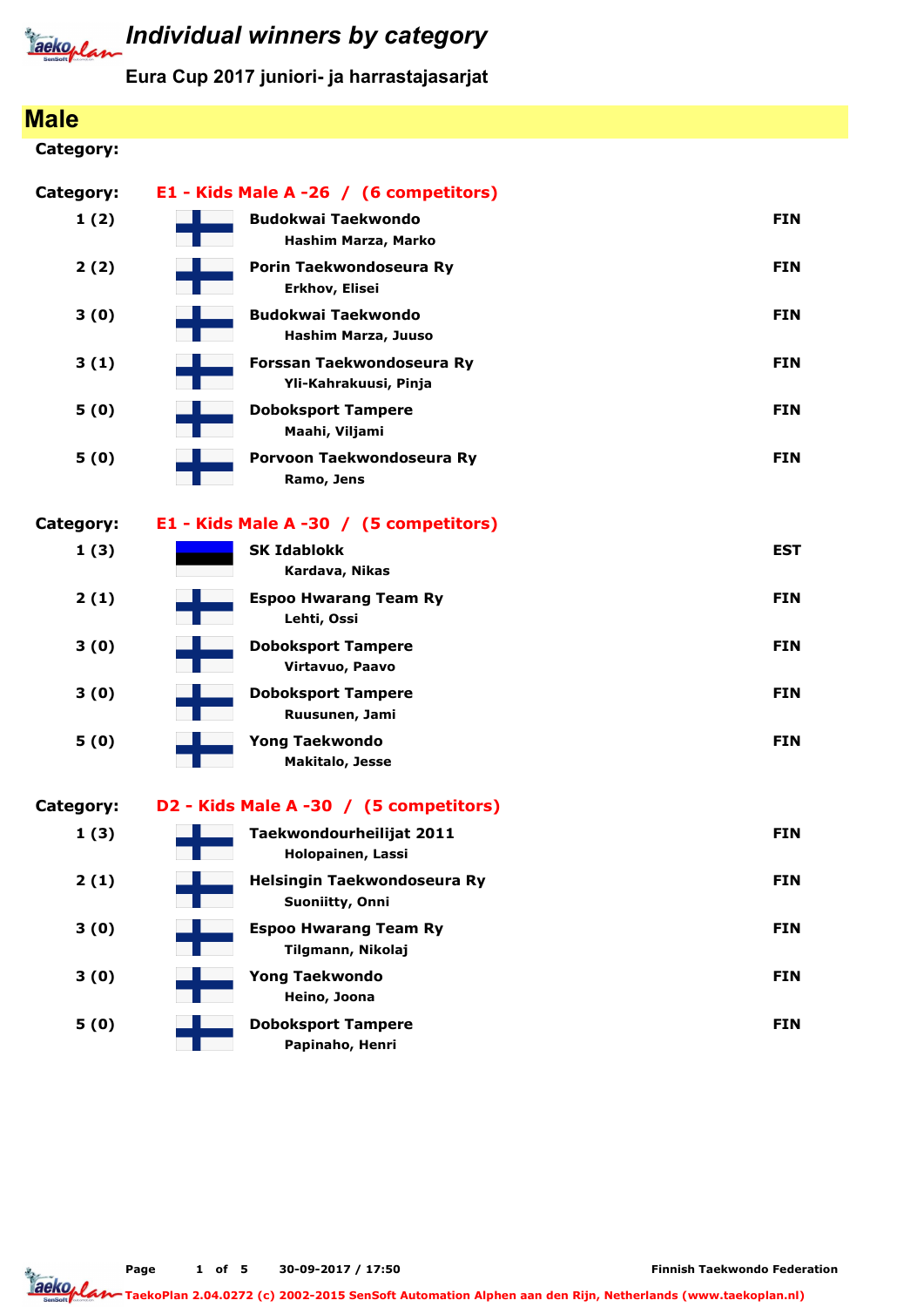

#### Eura Cup 2017 juniori- ja harrastajasarjat

| <b>Male</b> |                                                           |            |
|-------------|-----------------------------------------------------------|------------|
| Category:   | D2 - Kids Male A -35 / (6 competitors)                    |            |
| 1(3)        | <b>Yong Taekwondo</b><br>Rintamaa, Roope                  | <b>FIN</b> |
| 2(1)        | <b>Budokwai Taekwondo</b><br>Hashim Marza, Salah          | <b>FIN</b> |
| 3(1)        | Riihimäen Taekwondo Ry<br>Eronen, Aaron                   | <b>FIN</b> |
| 3(0)        | Forssan Taekwondoseura Ry<br>Husu, Niilo                  | <b>FIN</b> |
| 5(0)        | <b>Espoo Hwarang Team Ry</b><br>Lievonen, Madis           | <b>FIN</b> |
| 5(0)        | Helsingin Taekwondoseura Ry<br>Wu, Sii Han                | <b>FIN</b> |
| Category:   | D2 - Kids Male A -40 / (5 competitors)                    |            |
| 1(2)        | <b>Espoo Hwarang Team Ry</b><br><b>Bhupathiraju, Leel</b> | <b>FIN</b> |
| 2(1)        | Helsingin Taekwondoseura Ry<br><b>Suoniitty, Henry</b>    | <b>FIN</b> |
| 3(1)        | <b>Espoo Hwarang Team Ry</b><br>Diaz Kjall, Carlos        | <b>FIN</b> |
| 3(0)        | <b>Espoo Hwarang Team Ry</b><br><b>Tiittanen, Marc</b>    | <b>FIN</b> |
| 5(0)        | Forssan Taekwondoseura Ry<br>Ryyti, Lenny                 | <b>FIN</b> |
| Category:   | D1 - Kids Male A -34 / Feather (5 competitors)            |            |
| 1(2)        | Taekwondourheilijat 2011<br>Viitaniemi, Venne             | <b>FIN</b> |
| 2(1)        | Eurowon Jyvaskyla<br>Viitala, Joona                       | <b>FIN</b> |
| 3(0)        | Eurowon Jyvaskyla<br>Pitkala, Eero                        | <b>FIN</b> |
| 3(1)        | Helsingin Taekwondoseura Ry<br>Poyhonen, Felipe           | <b>FIN</b> |
| 5(0)        | <b>SK Idablokk</b><br>Salmus, Markus1                     | <b>EST</b> |

Page 2 of 5 30-09-2017 / 17:50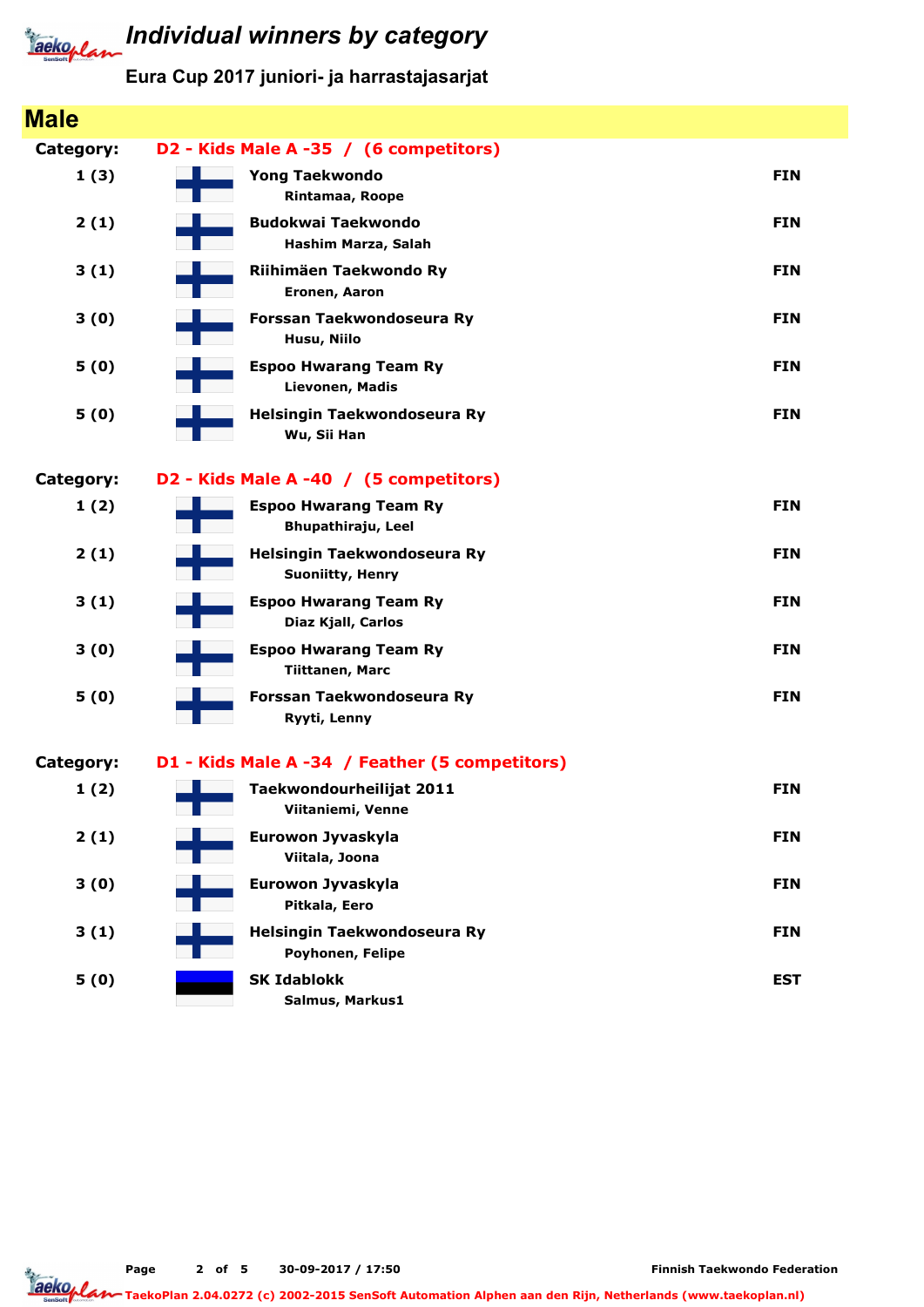

#### Eura Cup 2017 juniori- ja harrastajasarjat

| <b>Male</b>      |                                                            |            |
|------------------|------------------------------------------------------------|------------|
| Category:        | D1 - Kids Male A -43 / Light Middle (4 competitors)        |            |
| 1(2)             | <b>Budokwai Taekwondo</b><br><b>Mattsson, Elmer</b>        | <b>FIN</b> |
| 2(1)             | Forssan Taekwondoseura Ry<br>Karppi, Joona                 | <b>FIN</b> |
| 3(0)             | <b>SK Idablokk</b><br>Eskel, Reigo1                        | <b>EST</b> |
| 3(0)             | <b>Mansen Taekwondo Seura Ry</b><br><b>Mannersuo, Noel</b> | <b>FIN</b> |
| Category:        | C2 - Kids Male A -50 / Bantam (4 competitors)              |            |
| 1(2)             | Taekwondourheilijat 2011<br>Hulikkala, Lauri               | <b>FIN</b> |
| 2(1)             | <b>Budokwai Taekwondo</b><br>Heimo, Niilo                  | <b>FIN</b> |
| 3(0)             | <b>Mansen Taekwondo Seura Ry</b><br>Vanni, Teemu           | <b>FIN</b> |
| 3(0)             | <b>Saariston Taekwondo Park Ry</b><br>Poutunen, Eetu       | <b>FIN</b> |
| <b>Category:</b> | S30 - Masters Male A -80 / (2 competitors)                 |            |
| 1(1)             | <b>Doboksport Tampere</b><br>Virtavuo, Antti               | <b>FIN</b> |
| 2(0)             | <b>Espoo Mudo Academy Ry</b><br>Lehikoinen, Mikko          | <b>FIN</b> |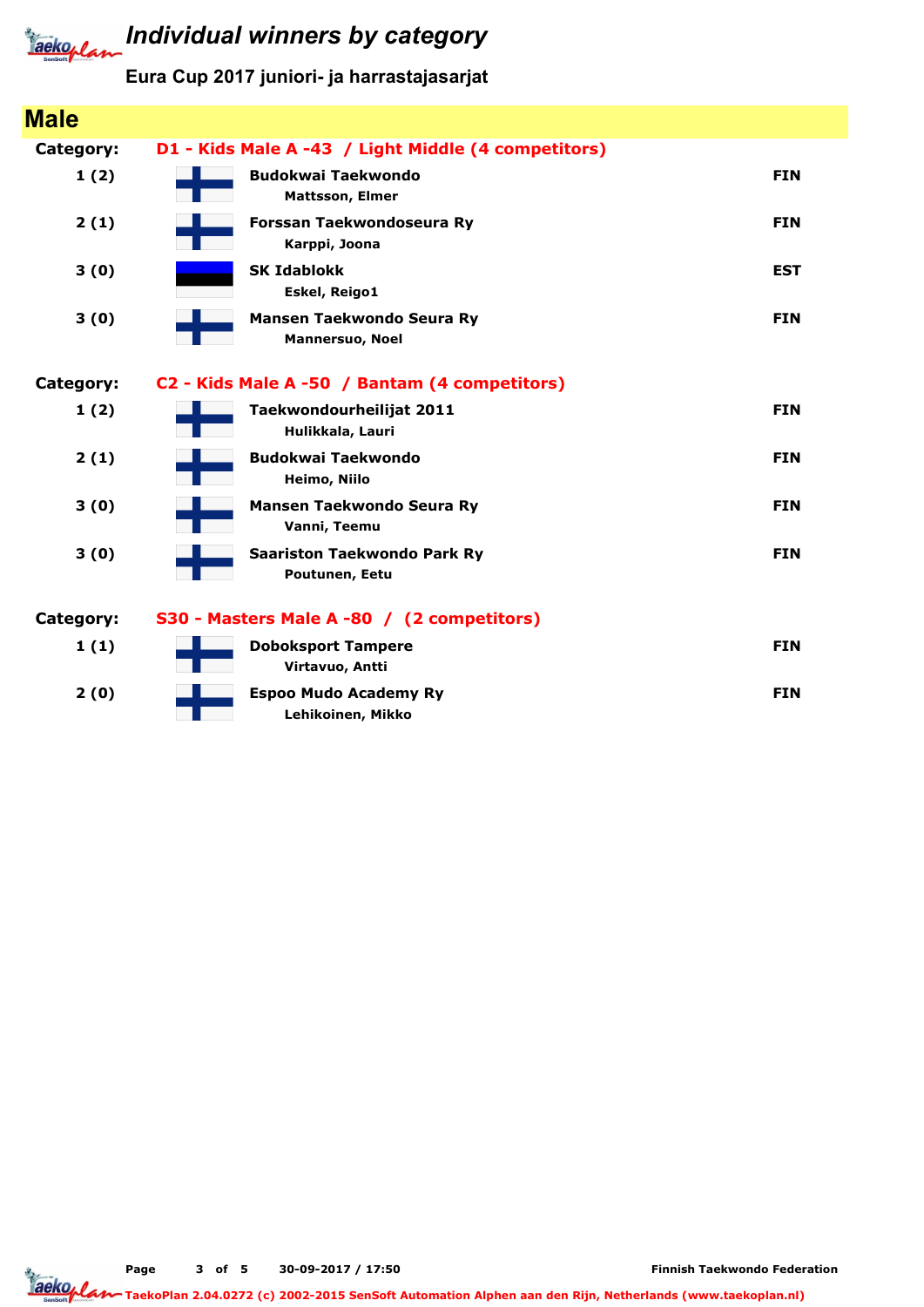

#### Eura Cup 2017 juniori- ja harrastajasarjat

| <b>Female</b> |                                                    |            |
|---------------|----------------------------------------------------|------------|
| Category:     | D2 - Kids Female A -30 / (6 competitors)           |            |
| 1(3)          | Helsingin Taekwondoseura Ry<br>Susiluoto, Inari2   | <b>FIN</b> |
| 2(1)          | <b>Yong Taekwondo</b><br><b>Teini, Nelly</b>       | <b>FIN</b> |
| 3(1)          | <b>Yong Taekwondo</b><br>Kuusisto, Sanni           | <b>FIN</b> |
| 3(0)          | <b>Yong Taekwondo</b><br>Sainio, Julia             | <b>FIN</b> |
| 5(0)          | Forssan Taekwondoseura Ry<br>Yli-Kahrakuusi, Tinka | <b>FIN</b> |
| 5(0)          | Forssan Taekwondoseura Ry<br>Yli-Kahrakuusi, Taika | <b>FIN</b> |
| Category:     | D2 - Kids Female A -40 / (4 competitors)           |            |
| 1(2)          | Liedon Ja Auran Taekwondo Ry<br>Hagelberg, Vilma   | <b>FIN</b> |
| 2(1)          | Helsingin Taekwondoseura Ry<br>Koikkalainen, Ronja | <b>FIN</b> |
| 3(0)          | <b>Doboksport Tampere</b><br>Tuomainen, Alisa      | <b>FIN</b> |
| 3(0)          | <b>Budokwai Taekwondo</b><br>Manninen, Julia       | <b>FIN</b> |
| Category:     | D1 - Kids Female A -26 / Fin (2 competitors)       |            |
| 1(1)          | Helsingin Taekwondoseura Ry<br>Susiluoto, Inari    | <b>FIN</b> |
| 2(0)          | <b>SK Idablokk</b><br>Nikolajeva, Stefani1         | <b>EST</b> |
| Category:     | D1 - Kids Female A -28 / Fly (2 competitors)       |            |
| 1(1)          | Porvoon Taekwondoseura Ry<br>Ramo, Jenna           | <b>FIN</b> |
| 2(0)          | <b>SK Idablokk</b><br>Nikolajeva, Stefani          | <b>EST</b> |
| Category:     | C2 - Kids Female A -36 / Fin (2 competitors)       |            |
| 1(1)          | Forssan Taekwondoseura Ry<br>Nukari, Maria         | <b>FIN</b> |
| 2(0)          | <b>Yong Taekwondo</b><br>Valimaki, Tiia            | <b>FIN</b> |
|               |                                                    |            |

Page 4 of 5 30-09-2017 / 17:50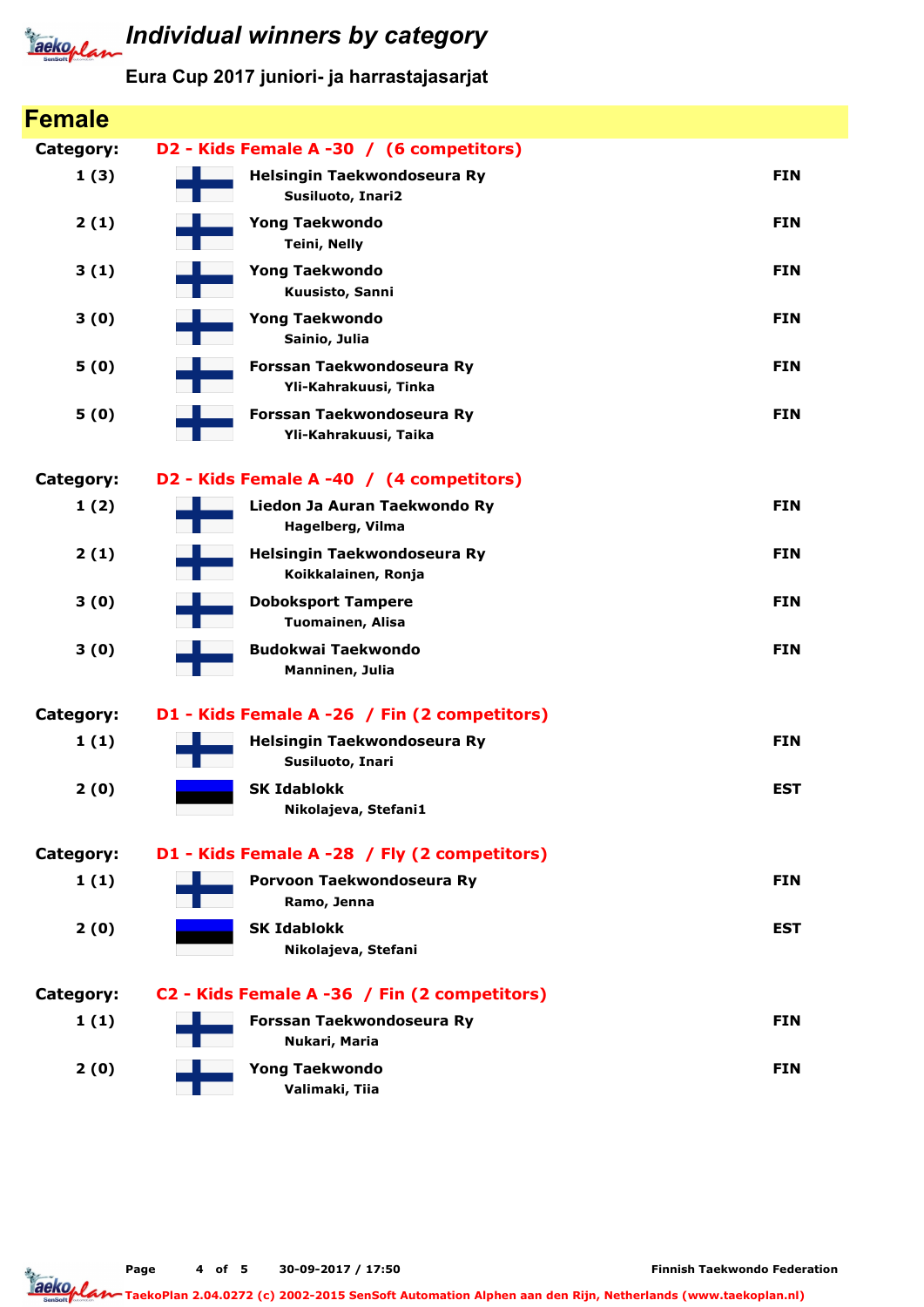

#### Eura Cup 2017 juniori- ja harrastajasarjat

| <b>Female</b>    |                                                    |            |
|------------------|----------------------------------------------------|------------|
| Category:        | C2 - Kids Female A -48 / Bantam (5 competitors)    |            |
| 1(3)             | Toijalan Taekwondo - Chun<br>Arminen, Maikki       | <b>FIN</b> |
| 2(1)             | Liedon Ja Auran Taekwondo Ry<br>Hagelberg, Vilma2  | <b>FIN</b> |
| 3(0)             | <b>Yong Taekwondo</b><br>Pesonen, Pinja            | <b>FIN</b> |
| 3(0)             | <b>Malmin Taekwondo Ry</b><br>Markkula, Iines      | <b>FIN</b> |
| 5(0)             | Helsingin Taekwondoseura Ry<br>Laasonen, Alice     | <b>FIN</b> |
| <b>Category:</b> | B2 - Juniors Female A -63 / (5 competitors)        |            |
| 1(2)             | <b>Ikaalisten Urheilijat</b><br>Rajaniemi, Pinja   | <b>FIN</b> |
| 2(2)             | <b>Espoo Hwarang Team Ry</b><br>Uuskoski, Patricia | <b>FIN</b> |
| 3(0)             | Forssan Taekwondoseura Ry<br>Yli-Kahrakuusi, Ronja | <b>FIN</b> |
| 3(0)             | <b>Malmin Taekwondo Ry</b><br>Patoluoto, Aino      | <b>FIN</b> |
| 5(0)             | <b>Rauman Taekwondo Ry</b><br>Liang, Elli          | <b>FIN</b> |
| <b>Category:</b> | B2 - Juniors Female A +63 / (2 competitors)        |            |
| 1(1)             | Porvoon Taekwondoseura Ry<br>Varpio, Emilia        | <b>FIN</b> |
| 2(0)             | <b>Malmin Taekwondo Ry</b><br>Int, Kristina        | <b>FIN</b> |

Page 5 of 5 30-09-2017 / 17:50

Finnish Taekwondo Federation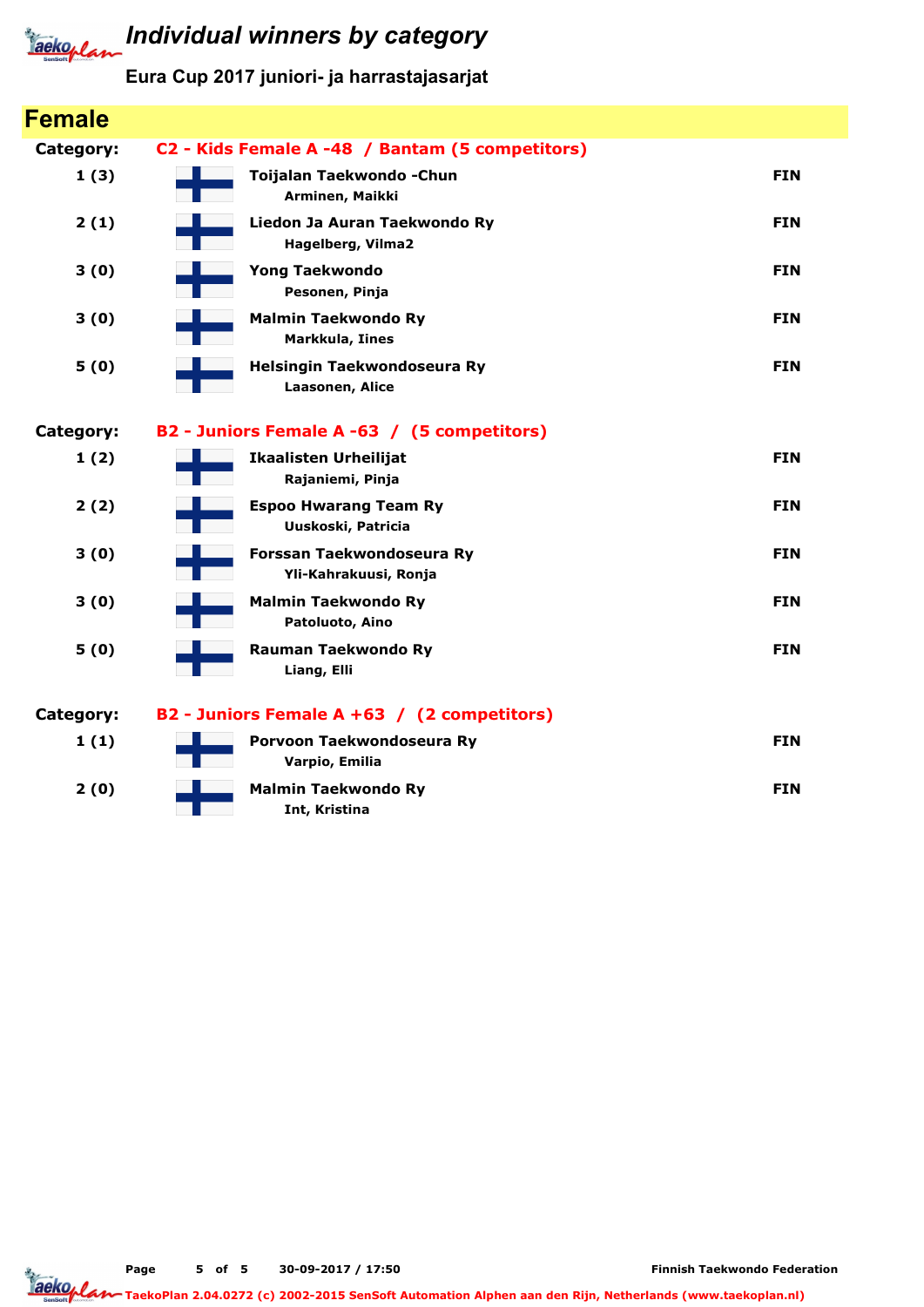

#### Poule Ranking

Eura Cup 2017 juniori- ja harrastajasarjat

E1-M-A -34

| Competitor                     | Team                         | Cntry      | <b>Fights</b>           | Win            | Equal        | Loss           | <b>Points</b>  | Points res.     |                | Ind.points   |              |
|--------------------------------|------------------------------|------------|-------------------------|----------------|--------------|----------------|----------------|-----------------|----------------|--------------|--------------|
| 1. Kardava, Nikas1             | <b>SK Idablokk</b>           | <b>EST</b> | $\overline{\mathbf{2}}$ | $\overline{2}$ | $\mathbf 0$  | $\mathbf 0$    | 4              | 17              | 4              | $\mathbf 0$  | $\mathbf 0$  |
| 2. Lempi <sup>n</sup> , Aleksi | Riihimäen Taekwondo Ry       | <b>FIN</b> | $\overline{2}$          | 1              | $\mathbf 0$  |                | $\overline{2}$ | 14              | 11             | $\mathbf{0}$ | $\mathbf 0$  |
| 3. Nummelin, Helka             | <b>Yong Taekwondo</b>        | <b>FIN</b> | $\overline{\mathbf{2}}$ | $\mathbf 0$    | $\mathbf 0$  | $\overline{2}$ | $\mathbf 0$    | $\overline{2}$  | 18             | $\mathbf 0$  | $\mathbf 0$  |
| D1-M-A -37                     |                              |            |                         |                |              |                |                |                 |                |              |              |
| Competitor                     | Team                         | Cntry      | <b>Fights</b>           | Win            | Equal        | Loss           | <b>Points</b>  | Points res.     |                | Ind.points   |              |
| 1. Eskel, Reigo                | <b>SK Idablokk</b>           | <b>EST</b> | $\overline{2}$          | $\overline{2}$ | $\mathbf 0$  | $\mathbf{0}$   | 4              | 10 <sup>°</sup> | 11             | $\mathbf 0$  | $\mathbf 0$  |
| 2. Viitaniemi, Venne2          | Taekwondourheilijat 2011     | <b>FIN</b> | $\overline{2}$          |                | $\mathbf 0$  |                | $\overline{2}$ | 30              | 6              | $\mathbf{0}$ | $\mathbf{0}$ |
| 3. Salmus, Markus              | <b>SK Idablokk</b>           | <b>EST</b> | $\overline{2}$          | $\mathbf{0}$   | $\mathbf 0$  | $\overline{2}$ | $\mathbf{0}$   | $\mathbf 0$     | 23             | $\mathbf 0$  | $\mathbf 0$  |
| $C2-F-A$<br>$-58$              |                              |            |                         |                |              |                |                |                 |                |              |              |
| <b>Competitor</b>              | Team                         | Cntry      | <b>Fights</b>           | Win            | Equal        | Loss           | <b>Points</b>  | Points res.     |                | Ind.points   |              |
| 1. Tilgmann, Gisela            | <b>Espoo Hwarang Team Ry</b> | <b>FIN</b> | $\overline{2}$          | $\overline{2}$ | $\mathbf{0}$ | $\mathbf{0}$   | 4              | 14              |                | $\mathbf 0$  | $\mathbf 0$  |
| 2. Nummelin, Salli 2           | <b>Yong Taekwondo</b>        | <b>FIN</b> | $\overline{\mathbf{2}}$ | 1              | $\mathbf 0$  |                | $\mathbf{2}$   | 17              | $\overline{2}$ | $\mathbf 0$  | $\mathbf 0$  |
| 3. Wiik, Emmi                  | Helsingin Taekwondoseura Ry  | <b>FIN</b> | $\overline{2}$          | $\mathbf{0}$   | $\mathbf{0}$ | $\overline{2}$ | $\mathbf{0}$   | $\mathbf{0}$    | 28             | $\mathbf{0}$ | $\mathbf 0$  |

20ko/lan TaekoPlan 2.04.0272 (c) 2002-2015 SenSoft Automation Alphen aan den Rijn, Netherlands (www.taekoplan.nl)